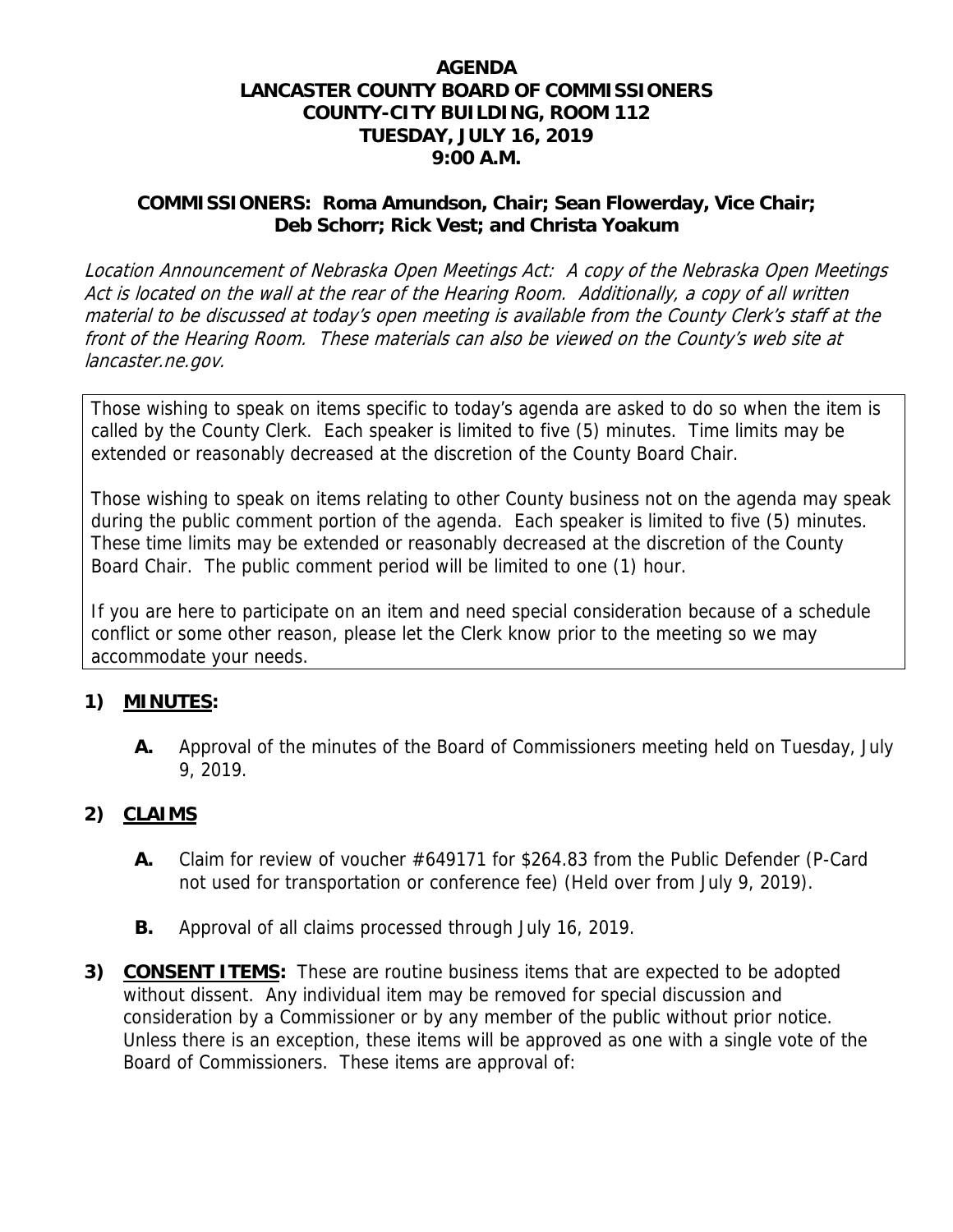- **A.** Amendments to the following contracts for Annual Supply Office Seating. (Bid No. 18-117. The amendments renew the contracts with a price increase for a term beginning July 10, 2019 through July 9, 2020. The cost to the County is not to exceed \$30,000 for all contracts.)
	- **1.** All Makes Office Equipment Co. of Lincoln (C-19-0549)
	- **2.** encompas (C-19-0550)
	- **3.** Office Interiors & Design, Inc. (C-19-0551)
- **B.** Utility Permits for the following with no cost to the County:
	- **1.** No. 1829 allowing Windstream to install new utility poles with antenna installation in county right-of-way at multiple locations described therein (1244 Bluff Road; 7812 West Davey Road; 13803 Branched Oak Road; 462 Northwest 112th Street; and 4412 West Agnew Road). (C-19-0552)
	- **2.** No. 1830 allowing Windstream Nebraska, LLC to re-locate fiber optic cable for Culvert M-38 project repair approximately three feet from the north right-of-way Southwest "A" Street. (C-19-0553)
- **C.** Revocation of Utility Permit No. 1803 allowing Windstream to install new utility poles with antenna installation in county right-of-way at mutiple locations described therein (1244 Bluff Road; 7812 West Davey Road; 13803 Branched Oak Road; 462 Northwest 112th Street; 12013 Northwest 40th Street; and 4412 West Agnew Road). (C-19-0532)
- **D.** Amendment to the following:
	- **1.** County contract C-18-0382 with New Heights Tree Service for Unit Price Tree Trimming and Removal Services. (Bid No. 18-066. The amendment renews the contract from July 20, 2019 through July 19, 2020. The cost to the County is not to exceed \$22,000.) (C-19-0554)
	- **2.** Grant contract C-18-0572 with Voices of Hope for the Coordinated Response to Reducing Violence program. (The term of the amendment is June 1, 2019 through June 30, 2019, in the amount of \$4,221.) (C-19-0556)
- **E.** Contract with Nebraska Salt & Grain Co., to provide Rock Salt (Bid No. 19-152. The term of the contract is September 13, 2019 through May 31, 2020 with three additional one-year renewal terms. The cost to County is not to exceed \$160,380.) (C-19-0555)
- **F.** Setting public hearings on Tuesday, July 30, 2019 for Change of Zone No. 19018 regarding AG to AG with historic landmark overlay, 17185 Bluff Road and associated Special Permit No. 19033 to allow for hosting of special events at a historic landmark.

# **4) OLD BUSINESS:**

**A.** Resolution in the matter of adopting minimum road standards for roads in unincorporated areas pursuant to Nebraska Rev. Stat. 39-1501(5). (Note: Additional two-week delay requested.) (R-19-0051)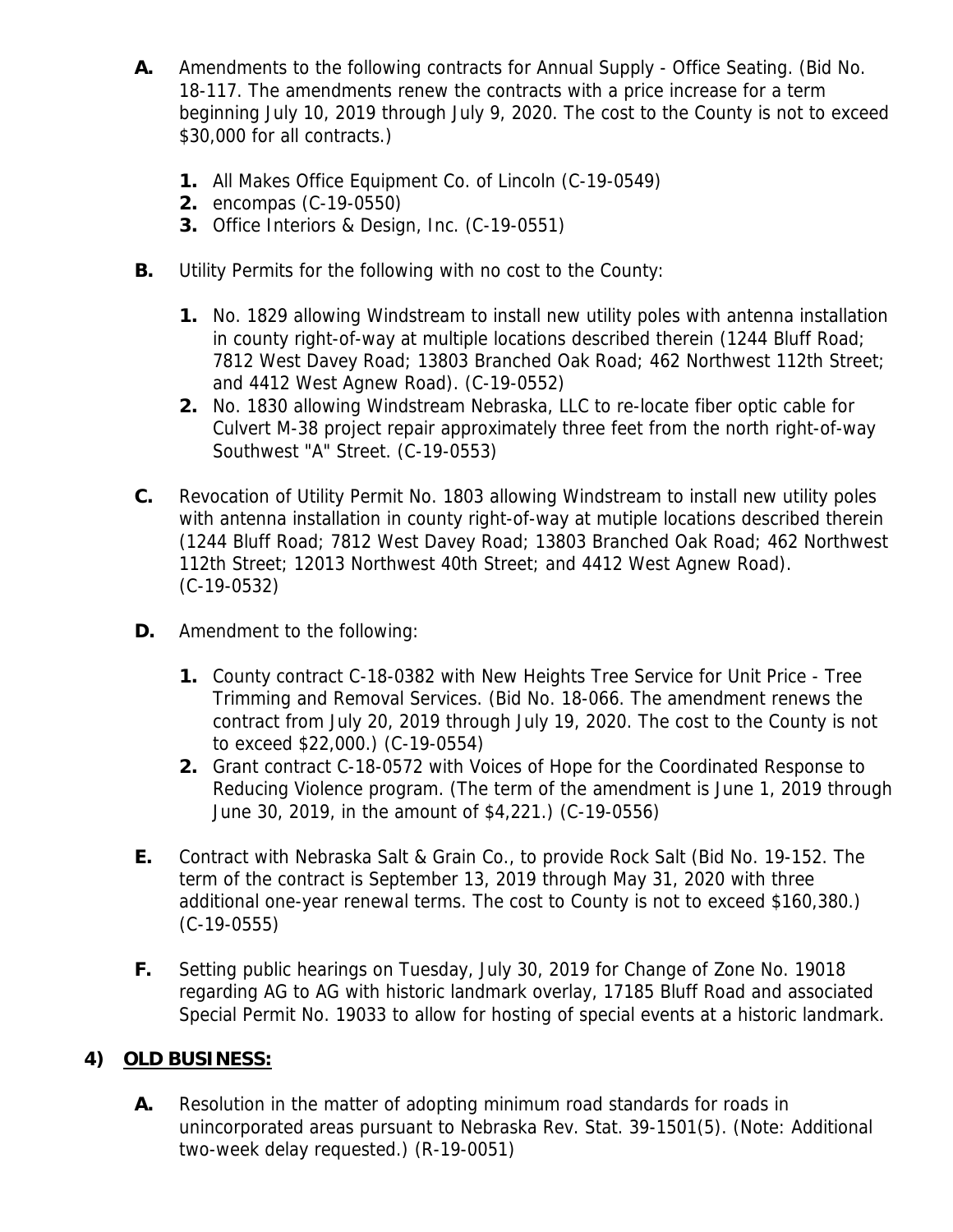## **5) NEW BUSINESS:**

- **A.** Special Designated License application from Blue Stem Tree Farm for the Frog Fest event at 5895 West Sprague Road, Crete, Nebraska on August 10, 2019.
- **B.** Agreement with Strategies for Youth to conduct training for up to 35 school resource officers and other attendees employed by Lincoln Police Department, Lancaster County Sheriff's Office, and Lincoln Public Schools. The cost to County is \$30,000. (C-19-0557)
- **C.** Contract with the following to provide Annual Service Offset Printing, Design Services, and Related Services (Bid No. 19-141). The contracts shall be effective July 14, 2019 through July 13, 2022. The cost to the County is not to exceed \$90,000 for all contracts.
	- **1.** Cornhusker State Industries (Department of Corrections). (C-19-0546)
	- **2.** Firespirng. (C-19-0547)
- **D.** Contract with Office Interiors & Design, Inc., to provide Supply and Installation of Office Furniture – Sheriff's Office (Bid No. 19-167). The work shall begin as soon as possible from the date of the executed contract. The cost to the County is not to exceed \$38,196.81. (C-19-0548)
- **E.** Contract with Highway Improvement, Inc., for crack sealing bituminous surfacing (Bid No. 19-165, Project No. 19-27). The work shall be completed on or before November 1, 2019. The cost to the County is \$274,043.32. (C-19-0558)
- **F.** Contract with Van Kirk Brothers Contracting for replacement of County Bridges W-122, W-164, and W-174 (Bid No. 19-149, Project No. 19-10). The work shall be completed on or before October 18, 2019. The cost to the County is \$911,879.15. (C-19-0559)
- **6) PUBLIC COMMENT:** Those wishing to speak on items relating to County business not on the agenda may do so at this time.

Per the Lancaster County Board of Commissioners' Guidelines for Public Participation each speaker is limited to five (5) minutes. Time limits may be extended or reasonably decreased at the discretion of the County Board Chair. The public comment period is limited to one (1) hour in duration.

## **7) ANNOUNCEMENTS:**

- **A.** The Lancaster County Board of Commissioners will hold a staff meeting on Thursday, July 18, 2019 at 8:30 a.m., in the Bill Luxford Studio (Room 113) of the County-City Building (555 S. 10th Street, Lincoln).
- **B.** The Lancaster County Board of Commissioners will hold its next regular meeting on Tuesday, July 23, 2019 at 9:00 a.m., in Room 112 of the County-City Building (555 S. 10<sup>th</sup> Street, Lincoln).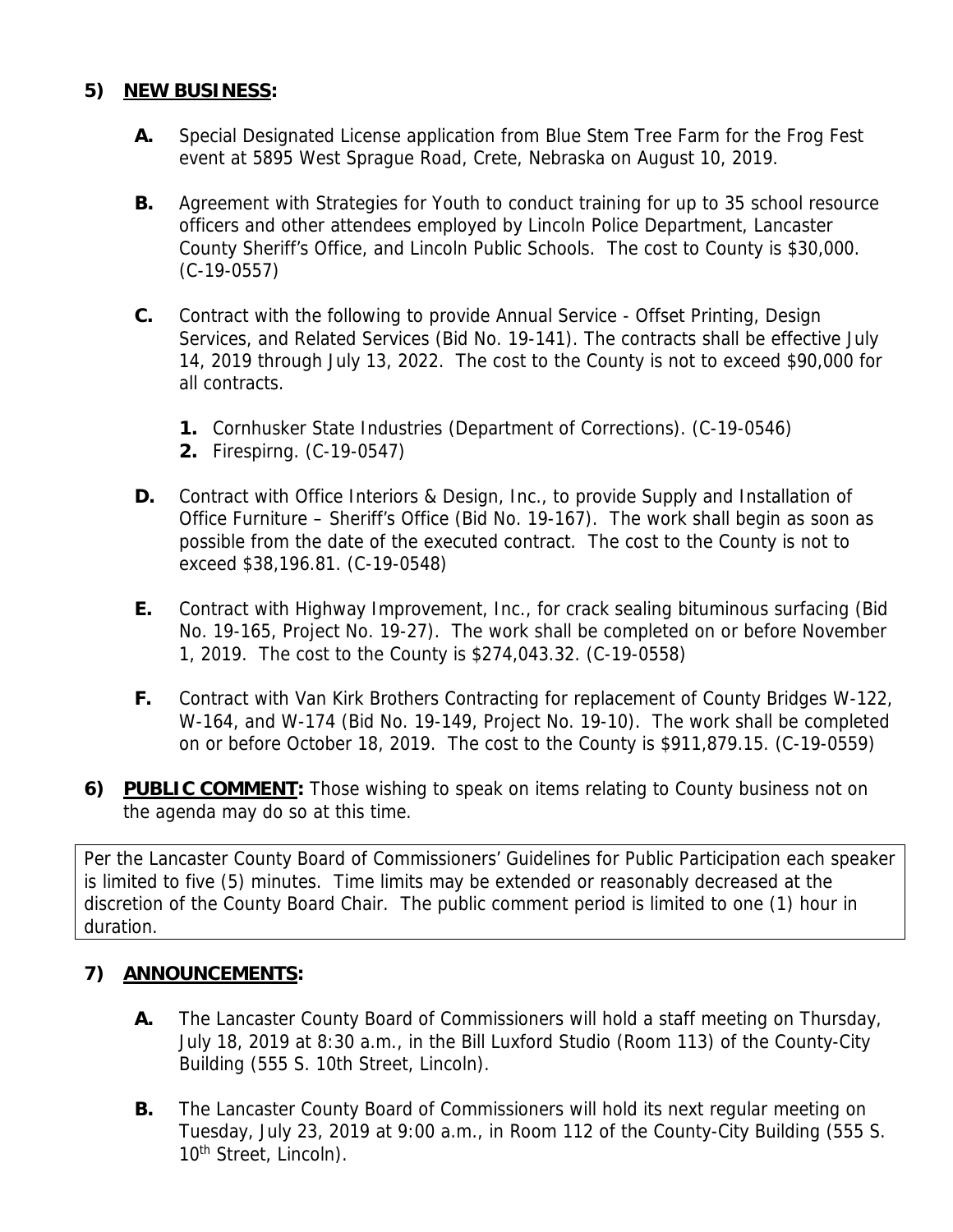- **C.** County Commissioners can be reached at 402-441-7447 or commish@lancaster.ne.gov.
- **D.** The Lancaster County Board of Commissioners meeting is broadcast live on LNKTV City. For the rebroadcast schedule visit lincoln.ne.gov (keyword: LNKTV). Meetings are also streamed live on LNKTV and can be viewed on YouTube (LNKTVcity).

## **8) ADJOURNMENT**

This agenda, which is kept continually current, is available for inspection during regular business hours in the office of the Lancaster County Clerk, located at 555 S. 10<sup>th</sup> Street, Room 108, Lincoln, Nebraska. Meeting agendas and minutes are also available on the County's web site at lancaster.ne.gov.

Interpreters for the hearing impaired are available upon request. Please contact the County Clerk's Office at 402-441-7481 at least 48 hours prior to the meeting if this accommodation is required, or if you have any other special communication needs requiring assistance.

Si necesita ayuda con el idioma español, por favor haga arreglos con el secretario del condado de Lancaster en un plazo de dos días antes de la reunión pública. El número de teléfono del secretario del condado de Lancaster es 402-441-7481. (If you need Spanish language assistance, please make arrangements with the Lancaster County Clerk within two days of the public meeting. The phone number for the Lancaster County Clerk is 402-441-7481.)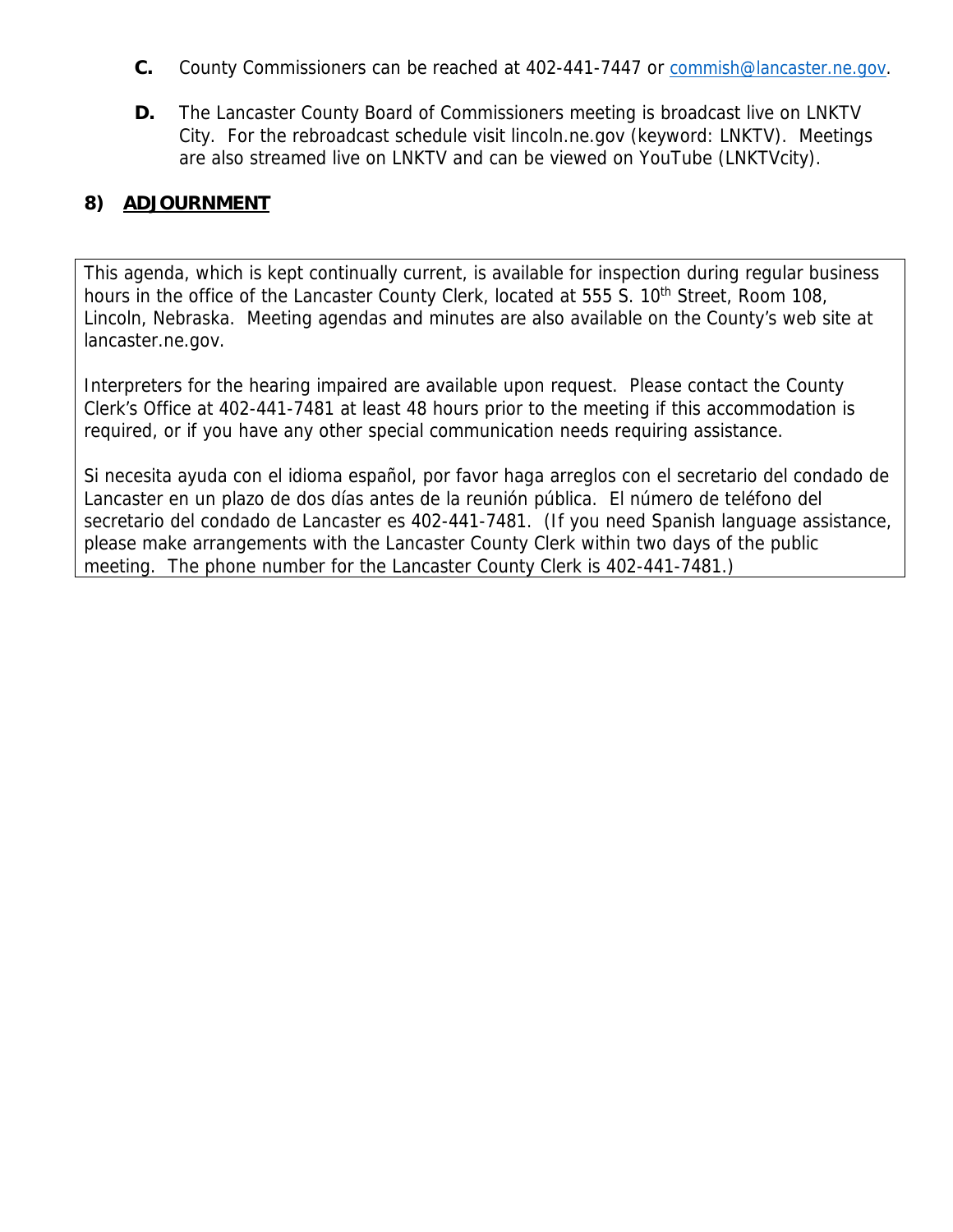### **AGENDA LANCASTER COUNTY BOARD OF EQUALIZATION COUNTY-CITY BUILDING, ROOM 112 TUESDAY, JULY 16, 2019 IMMEDIATELY FOLLOWING THE LANCASTER COUNTY BOARD OF COMMISSIONERS MEETING**

### **COMMISSIONERS: Roma Amundson, Chair; Sean Flowerday, Vice Chair; Deb Schorr; Rick Vest; and Christa Yoakum**

Location Announcement of Nebraska Open Meetings Act: A copy of the Nebraska Open Meetings Act is located on the wall at the rear of the Hearing Room. Additionally, a copy of all written material to be discussed at today's open meeting is available from the County Clerk's staff at the front of the Hearing Room. These materials can also be viewed on the County's web site at lancaster.ne.gov.

Those wishing to speak on items specific to today's agenda are asked to do so when the item is called by the County Clerk. Each speaker is limited to five (5) minutes. Time limits may be extended or reasonably decreased at the discretion of the County Board Chair.

Those wishing to speak on items relating to other County business not on the agenda may speak during the public comment portion of the agenda. Each speaker is limited to five (5) minutes. These time limits may be extended or reasonably decreased at the discretion of the County Board Chair. The public comment period will be limited to one (1) hour.

If you are here to participate on an item and need special consideration because of a schedule conflict or some other reason, please let the Clerk know prior to the meeting so we may accommodate your needs.

## **1) MINUTES:**

**A.** Approval of the minutes of the Board of Equalization meeting held on Tuesday, July 2, 2019.

## **2) ADDITIONS AND DEDUCTIONS TO THE TAX ASSESSMENT ROLLS**

## **3) NOTICE OF TAXABLE STATUS:**

**A.** Lancaster County School District 001 aka Lincoln Public Schools

## **4) 425 FILING – REPORT OF DESTROYED REAL PROPERTY:**

**A.** Kenneth Yates (2 parcels)

## **5) PUBLIC HEARINGS:**

**A.** Homestead Exemption rejection appeal from David White (See correlating item 6)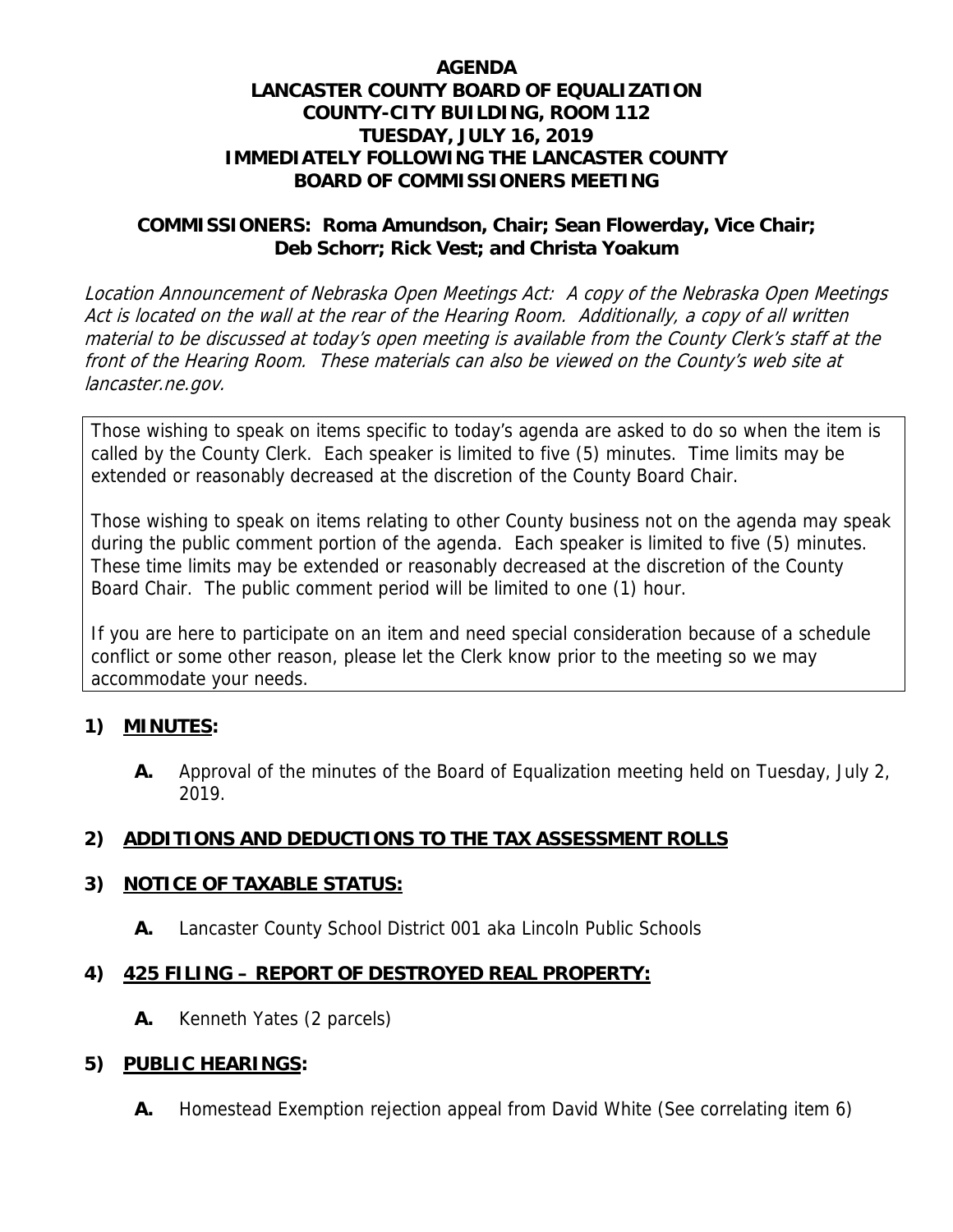**B.** Motor Vehicle Tax Exemption Applications (See correlating item 7)

| Angelic Temple Church of God in Christ | CHI Health               |
|----------------------------------------|--------------------------|
| North American Martyrs Church/School   | Catholic Social Services |
| Villa Marie School                     | American Red Cross       |
| <b>Fellowship Baptist Church</b>       | Wesleyan                 |

### **6) ACTION ON HOMESTEAD EXEMPTION REJECTION APPEAL**

### **7) ACTION ON MOTOR VEHICLE TAX EXEMPTION APPLICATIONS**

## **8) NOTICE OF ASSESSED VALUATION CHANGE FOR PROPERTY TAXATION PURPOSES (GREENBELT):**

| Dale R Pomajzl                        | <b>Grandview Farm LLC</b>                   |
|---------------------------------------|---------------------------------------------|
| Mitchell J Gerdes                     | Martin E Neal                               |
| Jeff R & Cathy J Hollman              | Jana Christensen Bauman                     |
| Kathy A Wilcox                        | Marvin L Lyman                              |
| David A Ninneman                      | Patrick R & Jessica L Wenzl                 |
| Chad J & Sarah A Winters              | Jesse L Almery                              |
| Daniel A & Annette L Legrande         | Douglas E & Elaine A Swanson                |
| Scott D & Lisa G Johns                | Eric & Amanda Ehlers                        |
| Randy L & Stacey Overholt             | Leland Scott Naderhoff                      |
| Angela S & Dustin L Beekman           | Douglas W Meyer                             |
| Ronnie L Koch                         | Rodney F & Renee J Lanik                    |
| Gary A & Beth A Detweiler             | Danniel L Dallman Revocable Trust           |
| Daniel & Lee Ann Lauenroth            | Denette J & David Russell                   |
| Roger P & Sharon Schmersal            | Daniel E & Pamela Hergenrader               |
| Sean & Justine Owings                 | Nicholas A Parks Living Trust               |
| Travis A & Brooke D Frerking          | Nicholas A Parks Living Trust               |
| Ronald R Emerson & Christine Behrends | Randall L & Susan K Hoover                  |
| Twyla J Lidolph Revocable Trust       | Scott C & Brittney S Keller                 |
| Twyla J Lidolph Revocable Trust       | Craig M & Lori A Blake                      |
| Matthew M & Kim R Steinhausen         | Jawara Sekou James & Julia Lynette          |
| Gretchen M Kruse & Le Etta L Suhr     | Susan K Swanson & Dale Martin               |
| Dwight & Kristine Munderloh           | Robert L & Michelle S Benes Revocable Trust |
| Rick L & Sally Sundeen                | Lucas B Whitefoot & Lisa M Oberg            |
| Mallory M & Jess L Sundeen            | Daniel L & Miriam E Kuhn Trust              |
| Jack & Sue Richbourg                  | Charles F & Patricia Beeson                 |
| Daniel T & Nicole J Moss              |                                             |

## **9) PUBLIC COMMENT**: Those wishing to speak on items relating to County Board of Equalization business not on the agenda may do so at this time.

Per the Lancaster County Board of Commissioners' Guidelines for Public Participation each speaker is limited to five (5) minutes. Time limits may be extended or reasonably decreased at the discretion of the County Board Chair. The public comment period is limited to one (1) hour in duration.

## **10) ADJOURNMENT**